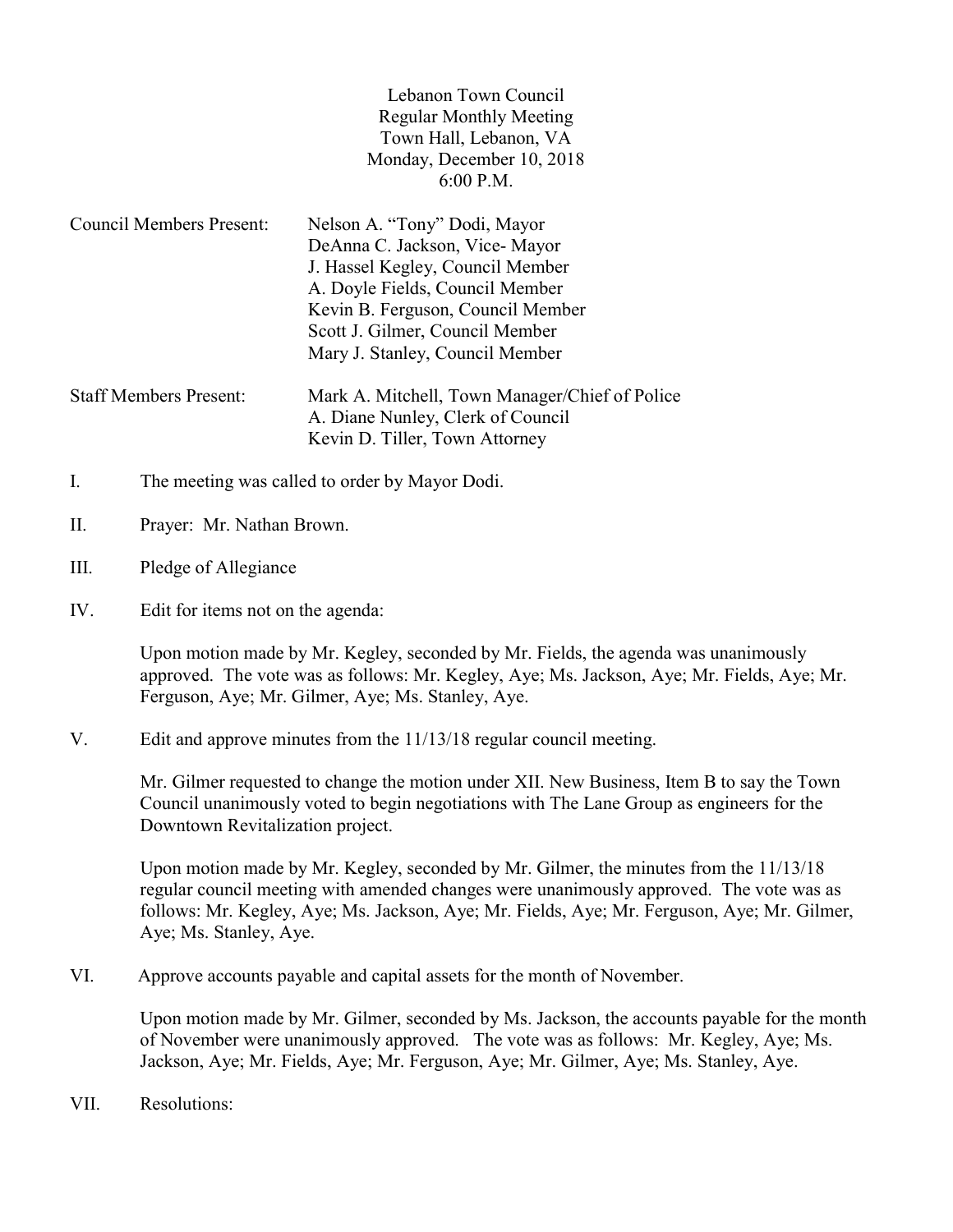A. Service Recognition – Stephen Quillen

 Mayor Dodi requested to table the presentation for Mr. Quillen due to him not being able to attend the meeting.

- VIII. New Business
	- A. David Barger AEP

Mr. Barger wasn't able to attend due to power outages.

B. Nathan Brown – Q. C. Landscape Architects

 Mr. Brown presented a slide show presentation showing the landscape ideas to beautify the three main entrances into the Town of Lebanon. The Town Council agreed for Mr. Brown to meet with VDOT to discuss what would be covered under state funding.

IX. Town Manager/Chief of Police Report:

Police Report-None

Town Manager Report:

A. Food Trucks

Discussed in the Bicentennial Meeting.

B. Reimbursement Resolution

Mr. Gilmer requested to revisit the Reimbursement Resolution at the January meeting.

C. Discuss Light Poles

Mr. Mitchell requested to table the discussion of light poles until Mr. Barger could attend.

D. Discuss Nuisance and/or Derelict Property

Mr. Mitchell advised that the Marcella Keith property was sold to Howard Finney on the court house steps on December 7, Mr. Finney was mailed a copy of the Town's Nuisance and/or Derelict Property Ordinances.

Mr. Mitchell advised that Ms. Decker met with a contractor this week to discuss adding new vinyl siding to her building.

Mr. Mitchell advised that Mr. McGlothlin was willing to sell his property for \$40,000, Mr. Mitchell requested a lower price.

E. Discuss the purchase of the Frank Hanson Property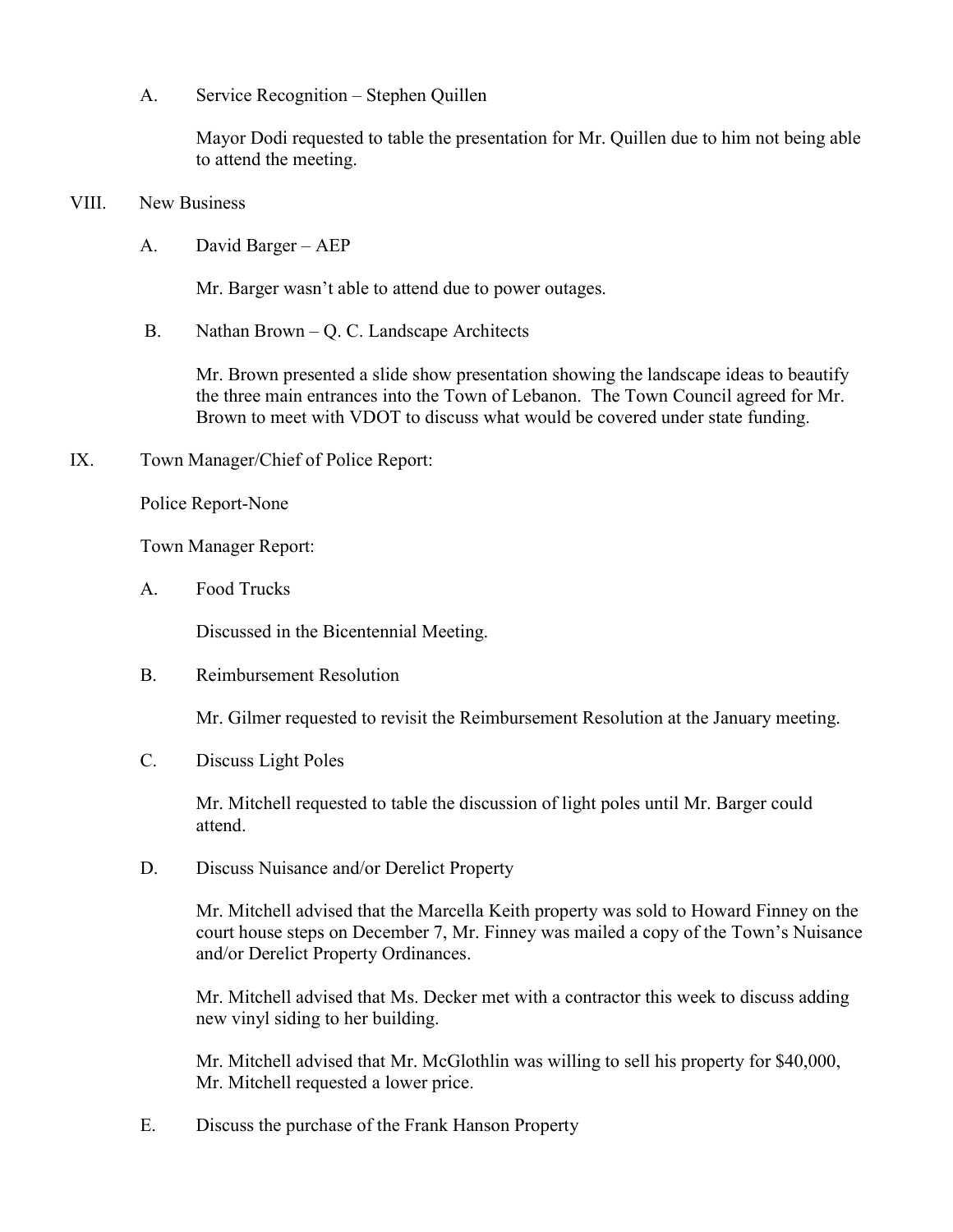Mr. Mitchell advised that he spoke with Frank Hanson concerning the property located next to the Russell Theater, Mr. Hanson requested \$75,000 for the property. Mr. Hanson requested an Options Contract.

F. Bush Property

Mr. Mitchell advised that Mr. Bush has the property in compliance with the Town's policy. Mr. Bush plans to continue to update the property.

G. CASA request

Mr. Mitchell presented the CASA request.

X. Town Attorney Report:

 Mr. Tiller advised that he was glad to hear of the sell of the Marcella Keith property, he served papers to FHA concerning the property. Mr. Tiller advised that he spoke with Mr. Hobbs and he has no updates to report.

- XI. Upon motion made by Mr. Gilmer, seconded by Mr. Ferguson, the Town Council unanimously voted to approve the Options Contract on the land joining the Russell Theater to Mr. Hanson. The vote was as follows: Mr. Kegley, Aye; Ms. Jackson, Aye; Mr. Fields, Aye; Mr. Gilmer, Aye; Mr. Ferguson, Aye; Ms. Stanley, Aye.
- XII. New Business
	- A. Change January Council Meeting Date

Upon motion made by Mr. Gilmer, seconded by Mr. Kegley, the Town Council unanimously voted to change the January 14, 2019 regular council meeting to January 7, 2019. The vote was as follows: Mr. Kegley, Aye; Ms. Jackson, Aye; Mr. Fields, Aye; Mr. Gilmer, Aye; Mr. Ferguson, Aye; Ms. Stanley, Aye.

B. Discuss Lighting at Crosswalk at LMS

Mr. Mitchell discussed the issues concerning the crosswalk at LMS, a lady was hit by a car at the Christmas parade. He will check different types of lighting.

C. Appoint Planning Commission Vacancy

Upon motion made by Mr. Fields, seconded by Mr. Ferguson, the Town Council unanimously voted to appoint Leonard Kegley as a member of the Planning Commission. The vote was as follows: Mr. Kegley, Abstain; Ms. Jackson, Aye; Mr. Fields, Aye; Mr. Gilmer, Aye; Mr. Ferguson, Aye; Ms. Stanley, Aye.

- XIII. Recess: 7:25 P.M.
- XIV. Resume: 7:35 P.M.